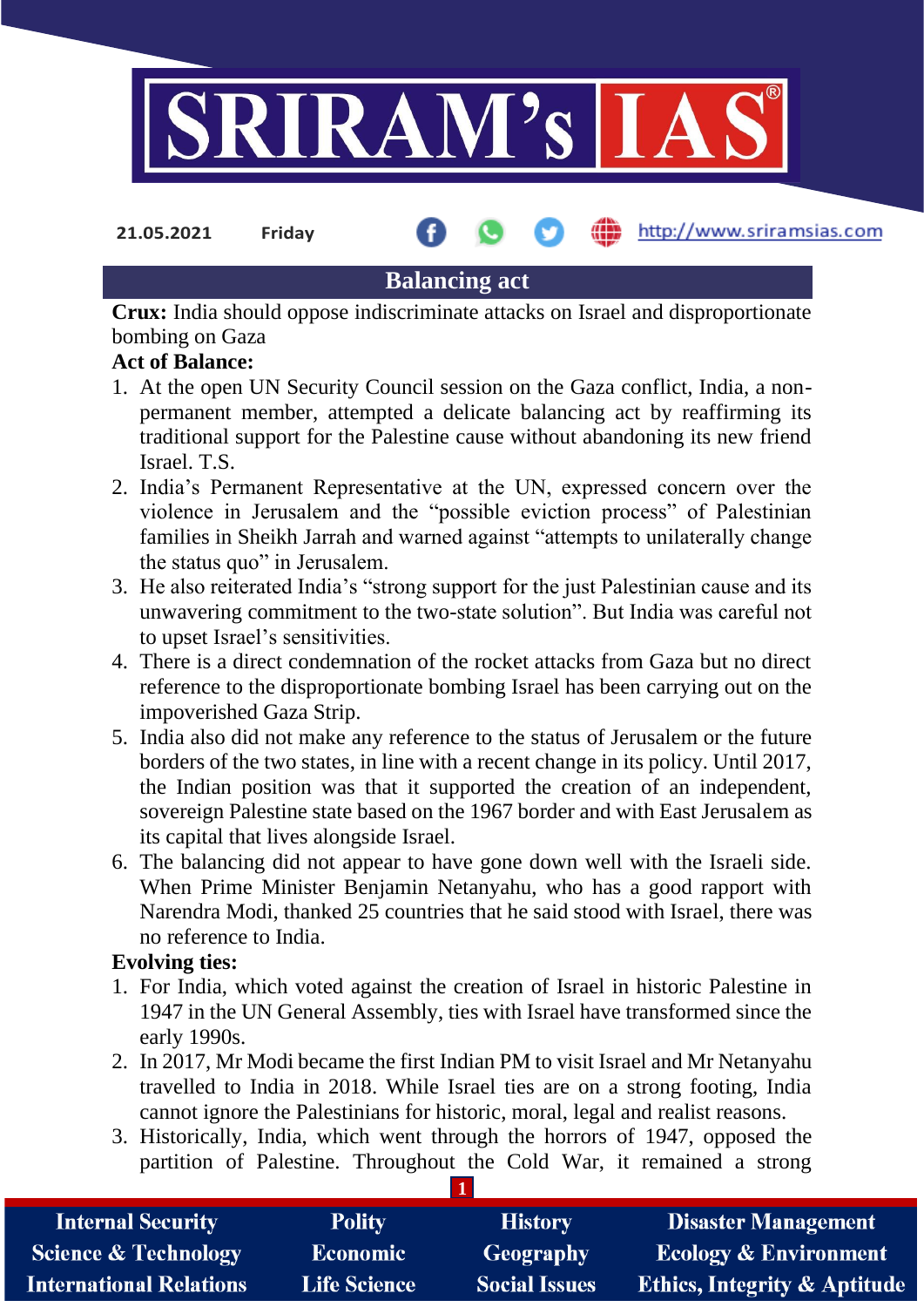

#### the http://www.sriramsias.com **21.05.2021 Friday**

supporter of Palestinian freedom, taking a moral and legal position against the Israeli occupation, in line with international laws and norms.

- 4. It established full diplomatic relations with Israel in 1992, in the context of improving Israel-Palestine ties after the Madrid Conference and the changes in the global order following the disintegration of the Soviet Union, but never abandoned the Palestinians.
- 5. India's Palestine policy had realist underpinnings too. India has been energy dependent on the Arab world. It cannot alienate the Arab voices or be isolated in the General Assembly, where most member-countries oppose the occupation.
- 6. These factors should have driven India to take a more emphatic position against both the indiscriminate rocket attacks into Israel, in which 12 people were killed and the disproportionate bombing of Gaza, which has claimed at least 230 lives, including over 60 children.

## **Circumvention**

#### **Bypassing elected leaders:**

- 1. Wielding power at the Centre comes with great responsibility. A major responsibility in a federal country with strong centralising features is to maintain the balance, as well as mutual respect, between political structures at the central and state levels.
- 2. In particular, it is an obligation of the Centre to refrain from bypassing the elected leadership while dealing with States. Two recent developments have raised concern that the Centre wants to give instructions to officials functioning under elected State regimes.
- 3. Prime Minister has held two virtual meetings with district magistrates and State officials to review the COVID-19 situation.
- 4. Union Education Minister held a virtual meeting to discuss the National Education Policy and related matters such as the conduct of Class XII examinations with State Secretaries in charge of education.
- 5. While such meetings may help the Prime Minister or any Union Minister get some feedback from the field across India, it is quite unusual for leaders in the central political executive to bypass their counterparts in the States.

| <b>Internal Security</b>        | <b>Polity</b>       | <b>History</b>       | <b>Disaster Management</b>              |
|---------------------------------|---------------------|----------------------|-----------------------------------------|
| <b>Science &amp; Technology</b> | <b>Economic</b>     | Geography            | <b>Ecology &amp; Environment</b>        |
| <b>International Relations</b>  | <b>Life Science</b> | <b>Social Issues</b> | <b>Ethics, Integrity &amp; Aptitude</b> |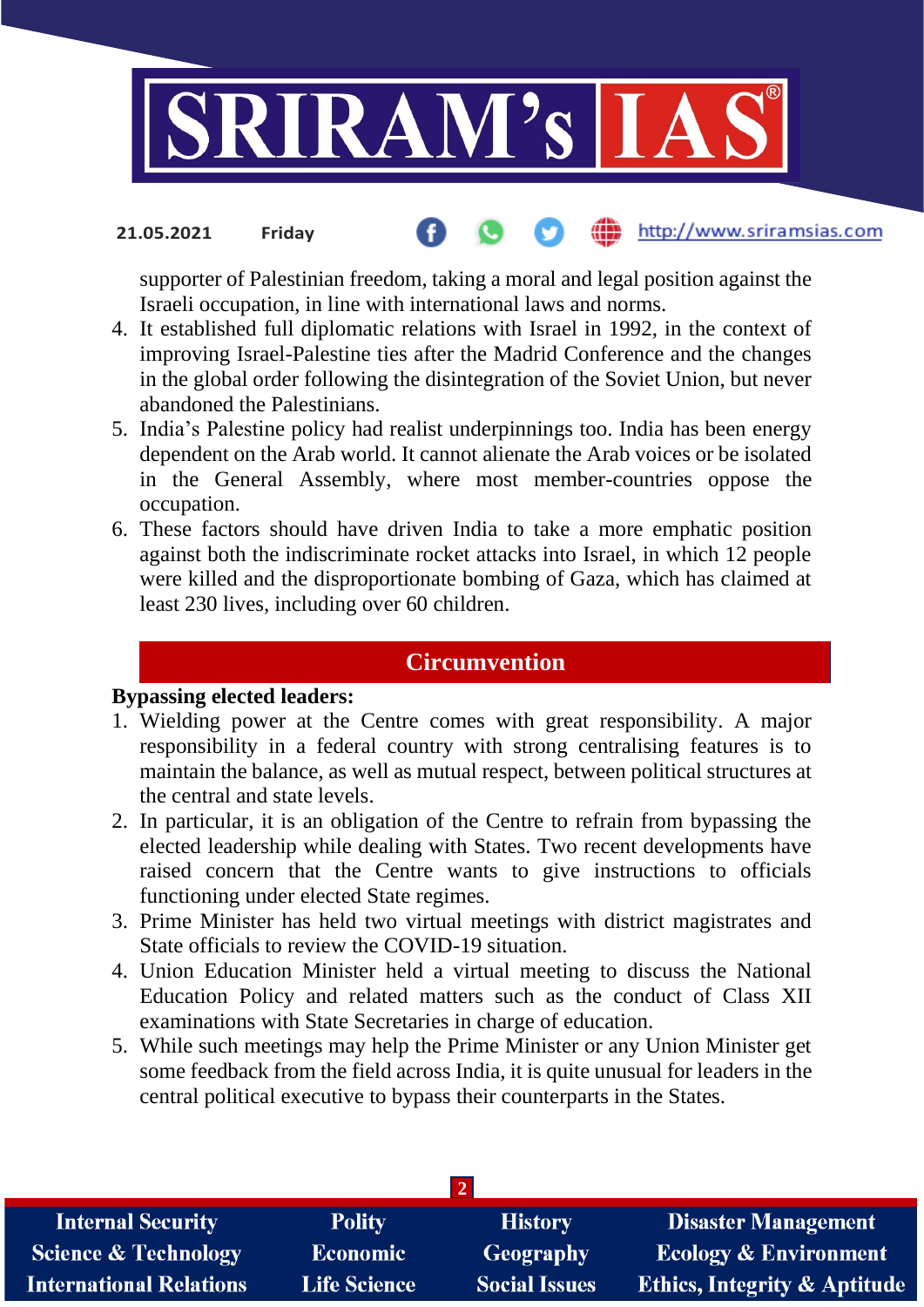

**21.05.2021 Friday**

### http://www.sriramsias.com

## **Unprecedented:**

- 1. The Prime Minister addressing district magistrates, or collectors, does have a precedent. Rajiv Gandhi addressed the heads of the district administration in Uttar Pradesh, when it was under Congress rule, on the issue of Panchayati Raj.
- 2. The defence then was that such direct interactions were permissible under the Constitution, citing Articles 256 and 257. These provisions stipulate that the States are obliged to comply with laws made by Parliament and also allow some directions from the Union government.
- 3. If the Prime Minister belongs to one party, and the officials addressed are from a State-run by another, there is bound to be resentment that the elected representatives of the State are being bypassed.
- 4. In the present case, it is true that the Centre has a major role in the pandemic response. The Disaster Management Act has been invoked to specify guidelines on lockdowns, restrictions and relaxations and to ensure smooth medical supplies.
- 5. However, it would be in the larger interest of the country if events and discussions are held in such a way that the political structures at the State are not seen to be undermined.

# **The outdated nature of bureaucracy**

**News:** COVID-19 has tested the resilience of all public institutions. Despite its efforts, bureaucracy has emerged as a major concern for the ineffective response to the COVID-19 crisis. This inadequacy is a reflection of the outdated nature of public bureaucracy.

### **Generalist vs Specialist debate:**

- 1. In the 21st century, democratic countries are still relying on traditional bureaucracies to perform public policy formulation and implementation roles. These bureaucracies have outlived their relevance.
- 2. Weberian bureaucracy still prefers a generalist over a specialist. A generalist officer (IAS and State civil service officials) is deemed an expert and as a result, superior, even if the officer works in one department or ministry today and in another tomorrow.
- 3. Specialists in every government department have to remain subordinate to the generalist officers. The COVID-19 pandemic has exposed this weakness.

| <b>Internal Security</b>        | <b>Polity</b>       | <b>History</b>       | <b>Disaster Management</b>              |
|---------------------------------|---------------------|----------------------|-----------------------------------------|
| <b>Science &amp; Technology</b> | <b>Economic</b>     | Geography            | <b>Ecology &amp; Environment</b>        |
| <b>International Relations</b>  | <b>Life Science</b> | <b>Social Issues</b> | <b>Ethics, Integrity &amp; Aptitude</b> |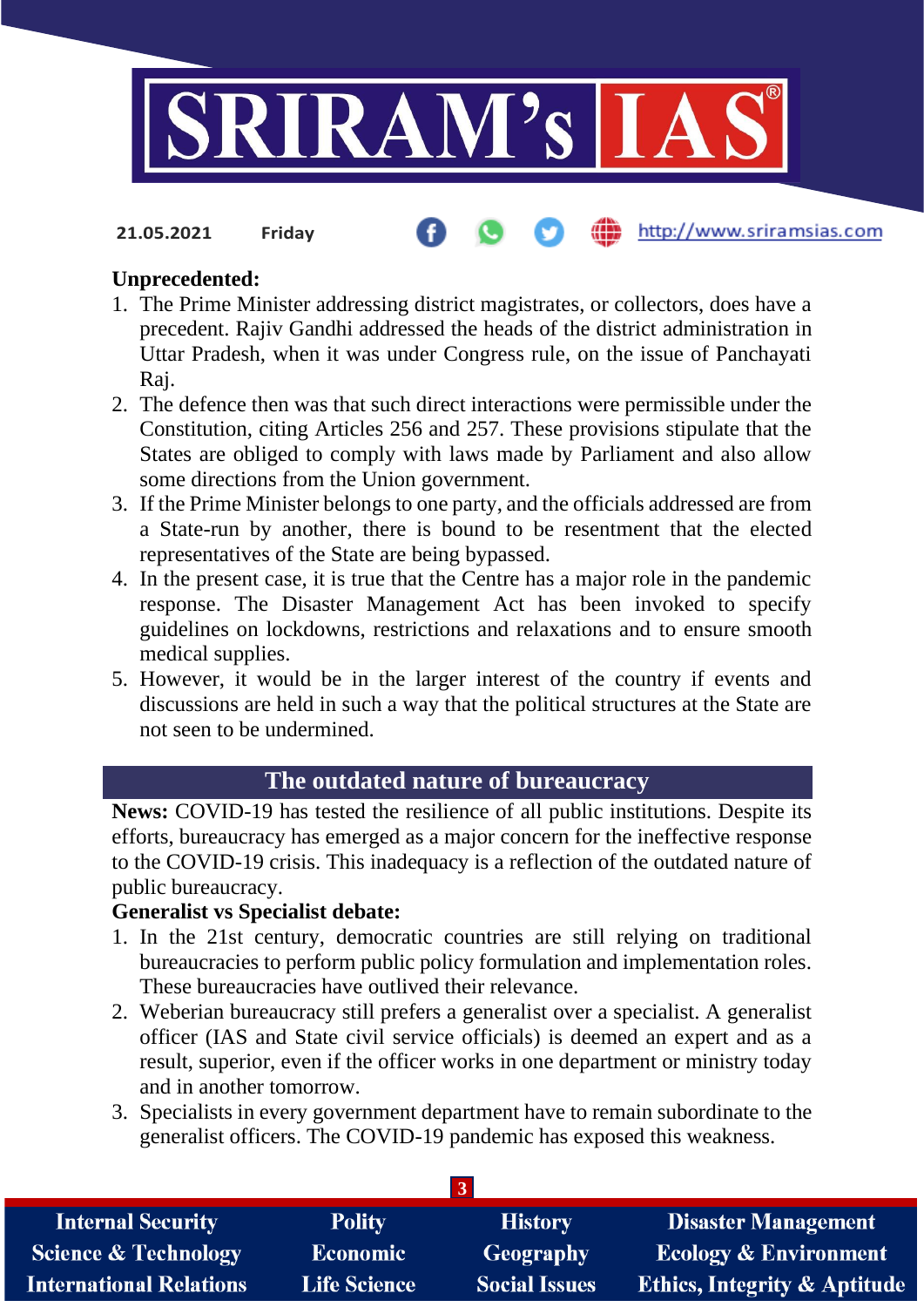

#### http://www.sriramsias.com **21.05.2021 Friday**

4. Healthcare professionals who are specialists have been made to work under generalist officers and the policy options have been left to the generalists when they should be in the hands of the specialists. The justification is that the generalist provides a broader perspective compared to the specialist.

### **Weberian bureaucracy**

- 1. Traditional bureaucracy is still stuck with the leadership of position over leadership of function.
- 2. The leadership of function is when a person has expert knowledge of a particular responsibility in a particular situation. The role of the leader is to explain the situation instead of issuing orders. Every official involved in a particular role responds to the situation rather than relying on some dictation from someone occupying a particular position.
- 3. Weberian bureaucracy prefers leadership based on position. Bureaucracy has become an end in itself rather than a means to an end. Further, the rigid adherence to rules has resulted in the rejection of innovation. It isn't surprising to see COVID-19 aid getting stuck in cumbersome clearance processes even during the pandemic.

# **New Public Management not suited:**

- 1. The reform often suggested in India is new public management. This as a reform movement promotes privatization and managerial techniques of the private sector as an effective tool to seek improvements in public service delivery and governance.
- 2. But this isn't a viable solution, not the least in India where there is social inequality and regional variations in development. It renders the state a bystander among the multiple market players with accountability being constantly shifted, especially during a crisis.
- 3. Further, COVID-19 has shown that the private sector has also failed in public service delivery.

### **Collaborative governance**

- 1. The most appropriate administrative reform is the model of new public governance. This model is based on collaborative governance in which the public sector, private players and civil society, especially public service organisations (NGOs), work together for effective public service delivery.
- 2. There is no domination of public bureaucracy as the sole agency in policy formulation and implementation. As part of new public governance, a network

| <b>Internal Security</b>        | <b>Polity</b>       | <b>History</b>       | <b>Disaster Management</b>              |
|---------------------------------|---------------------|----------------------|-----------------------------------------|
| <b>Science &amp; Technology</b> | <b>Economic</b>     | Geography            | <b>Ecology &amp; Environment</b>        |
| International Relations         | <b>Life Science</b> | <b>Social Issues</b> | <b>Ethics, Integrity &amp; Aptitude</b> |